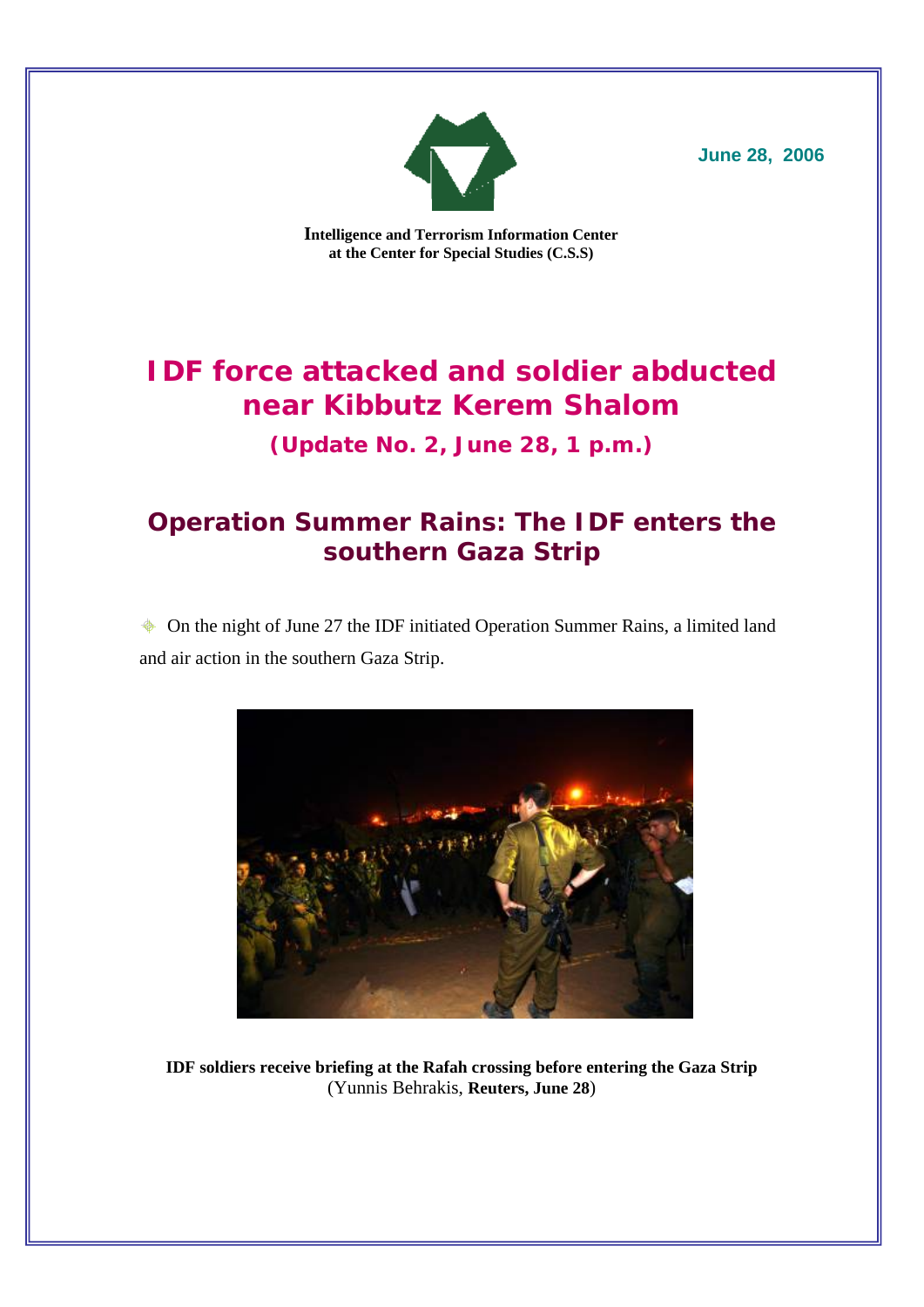The **operation's goals**:

999 **To prevent the abducted soldier, Corporal Gilad Shalit, from being removed from the southern Gaza Strip** (where he is apparently being held by Hamas terrorists)<sup>1</sup> **and to exert pressure on his abductors to release him.** 

999 **To cause damage to terrorist infrastructures** (including those which are directly or indirectly connected to the attack near Kibbutz Kerem Shalom) **and to prevent** Sderot and other western Negev population centers from being attacked by **Qassam rocket attacks**.

The Israeli government decided on the operation after political attempts to secure the abducted soldier's release had failed, and **on the basis of Israel's stated policy not to negotiate with Hamas** (on June 27 the prime minister said in the Knesset that "we do not intend to compromise with terrorism or negotiate with it"<sup>2</sup>).

• During the operation infantry forces supported by the armored corps took over **the airport at Dahaniya** in the southern Gaza Strip, the area commanding the Rafah region and the southeastern Gaza Strip. **At the same time**,

◆ Three bridges in the center of the Gaza Strip were attacked from the **air**. One of them led from Khan Yunis to the north and center of the Strip.



**One of the bridges attacked (Palestinian TV, June 28)** 

 $\overline{a}$ 

<sup>&</sup>lt;sup>1</sup> According to a report given to the Israeli Knesset Foreign Affairs and Defense Committee by a senior Military Intelligence officer on June 27 (reported by Yehuda Golan in Ma'ariv, June 28).

<sup>2</sup> Website of the Prime Minister's Office, June 27.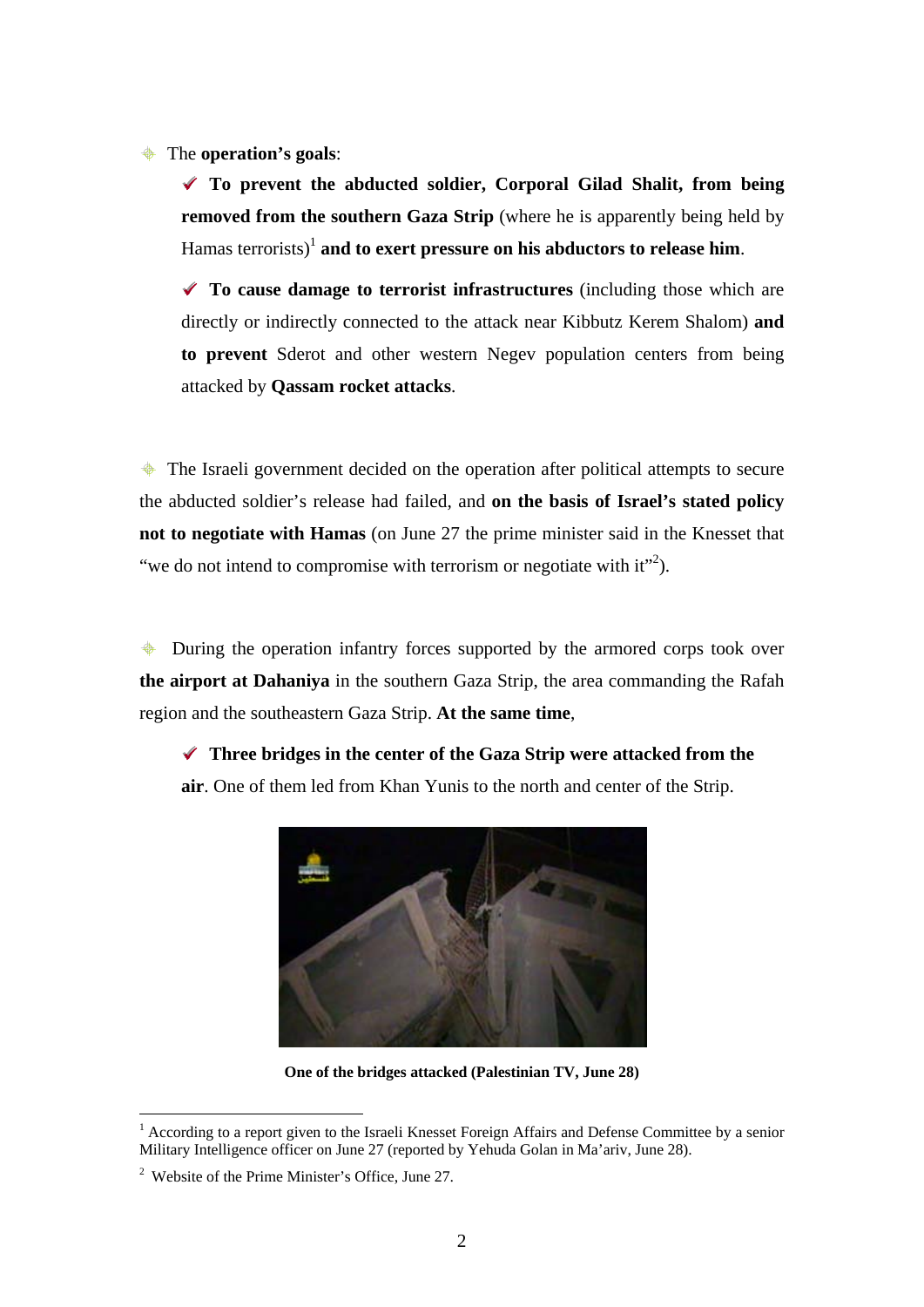◆ An air attack on a power station in south of Gaza City, causing a power outage in large parts of the city.



**The power station after the attack (Palestinian TV, June 28)** 

◆ **Artillery fire** concentrated on roads in the southern Gaza Strip which are customarily used by terrorist squads.



**A sketch of the area attacked in the southern Gaza Strip (Photo courtesy of the Ynet, June 28)** 

## **ISTAALLE AMPRESSSEAD THE UNITED STATES interviewed by CNN**

 Danny Ayalon, Israeli Ambassador to the United States, told CNN that for Israel the abduction of the soldier seriously escalated the confrontation. He said that after the abduction, Israel had given Abu Mazen and other important public figures time to make an attempt to effect the soldier's release. Only after they failed did the Israeli government decide on military action. He also said that **the goal of the action was to release the soldier. Should he be released, Israel would abort the operation**.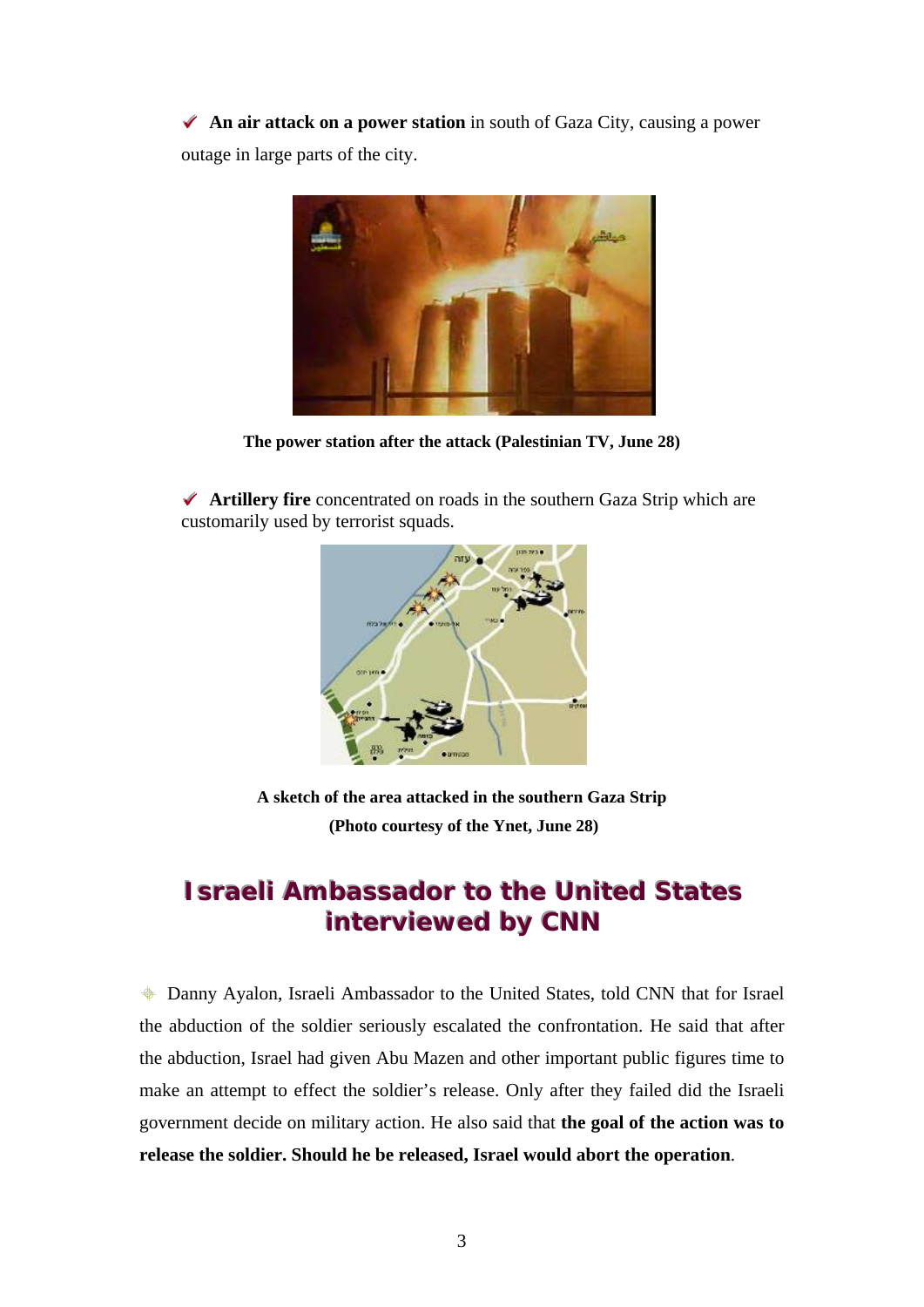### **First responses from Hamas spokesmen**

 A spokesman for the Izzedine al-Qassam Brigades, Hamas's terrorist-operative wing, threatened that if Israel attacked, the captive soldier was liable to be killed. Ghazi Hamad, a spokesman for the Hamas government, blamed Israel for the escalation. Yusuf Ruzqa, Hamas Information Minister, called the operation "government terrorism." The Izzedine al-Qassam Brigades Website posted a bulletin threatening terrorist attacks if Israel attacked the Gaza Strip.

# **Civilain abducted and held by the Popular Resistance Committees (PRC)**

 **Eliahu Pinchas Osheri**, 18, from the Samarian settlement of Itamar, has been missing since June 25. Military and police forces have been searching for him throughout Samaria. He is believed to have been abducted by Palestinian terrorists in the vicinity of Ramallah.



**Ramallah.** 

#### **Eliahu Pinchas Osheri and the area in which the search is being carried out (Photo courtesy of Ynet).**

 Abu 'Abir, a spokesman for the PRC, stated that Osheri had been abducted by his organization (Al-Aqsa TV, June 27) and showed a photograph of Oshri's **identity card**, which was part of a PRC poster (Israeli TV Channel 10 and Reuters, June 28). He claimed that the PRC had set up groups throughout the West Bank whose main